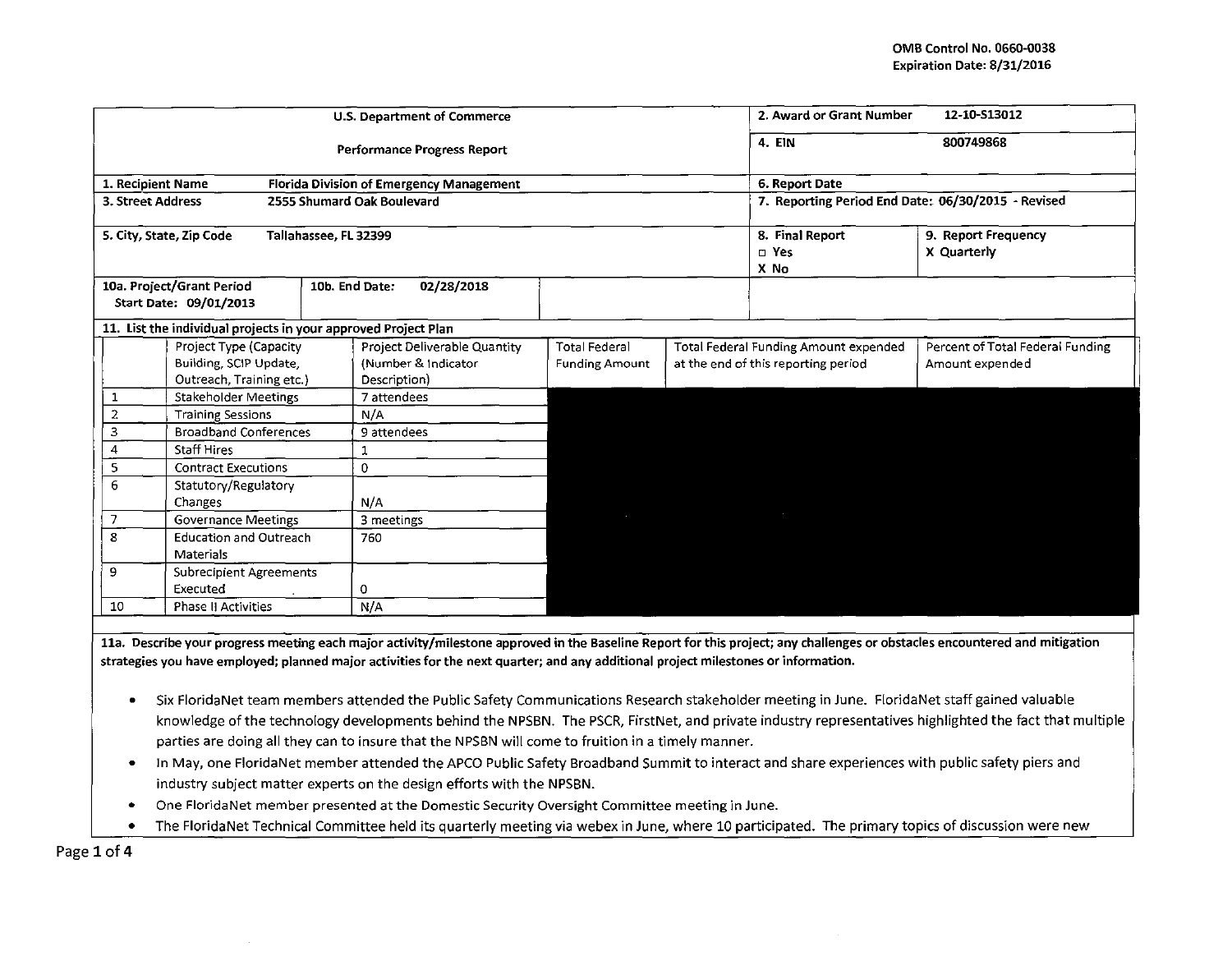| members, FirstNet activities, status of the Contract Vehicle Survey and data collection.                                                                                        |  |  |  |  |  |
|---------------------------------------------------------------------------------------------------------------------------------------------------------------------------------|--|--|--|--|--|
| On May 27 <sup>th</sup> , one FloridaNet member discussed FirstNet's draft RFP, as it relates to public safety, in a webinar sponsored by IWCE.<br>$\bullet$                    |  |  |  |  |  |
| A Governance/FloridaNet Executive Committee meeting was held in Tallahassee in June. 46 participated and discussed pertinent issues governing the                               |  |  |  |  |  |
| FloridaNet objectives. The primary topics of discussion were FirstNet activities, status of the Contract Vehicle survey and data collection, the addition of                    |  |  |  |  |  |
| FDOT into the Executive Committee and the project plan for the future.                                                                                                          |  |  |  |  |  |
| FloridaNet continued its monthly webex meetings with NTIA and FirstNet representatives to discuss the grant's progress. Participation - April: 10.<br>٠                         |  |  |  |  |  |
| May: 7. June's meeting was delayed to July.                                                                                                                                     |  |  |  |  |  |
| As part of Florida's continued education and outreach efforts, the FloridaNet.gov website received 660 unique sessions and 100 FloridaNet brochures<br>٠                        |  |  |  |  |  |
| were distributed.                                                                                                                                                               |  |  |  |  |  |
| Florida submitted a response to the FirstNet Request for Comment (RFC) second and third notice, respectively.<br>$\bullet$                                                      |  |  |  |  |  |
| The Contract Vehicle Survey was officially launched in June. In order to promote the survey and reach as many public safety agencies possible, contact                          |  |  |  |  |  |
| lists needed to be built and the Regional Domestic Security Task Force (RDSTF) throughout the State, as well as the Technical Committee were essential in                       |  |  |  |  |  |
| collecting this contact information.                                                                                                                                            |  |  |  |  |  |
|                                                                                                                                                                                 |  |  |  |  |  |
| 11b. If the project team anticipates requesting any changes to the approved Baseline Report in the next quarter, describe those below. Note that any substantive changes to the |  |  |  |  |  |
| Baseline Report must be approved by the Department of Commerce before implementation.                                                                                           |  |  |  |  |  |
|                                                                                                                                                                                 |  |  |  |  |  |
| The revised Baseline Expenditure Plan will be submitted by the Phase 2 approved extension date of August 23.                                                                    |  |  |  |  |  |
| 11c. Provide any other information that would be useful to NTIA as it assesses this project's progress.                                                                         |  |  |  |  |  |
|                                                                                                                                                                                 |  |  |  |  |  |
| N/A                                                                                                                                                                             |  |  |  |  |  |
|                                                                                                                                                                                 |  |  |  |  |  |
| 11d. Describe any success stories or best practices you have identified. Please be as specific as possible.                                                                     |  |  |  |  |  |
|                                                                                                                                                                                 |  |  |  |  |  |
| N/A                                                                                                                                                                             |  |  |  |  |  |
| 12. Personnel                                                                                                                                                                   |  |  |  |  |  |
|                                                                                                                                                                                 |  |  |  |  |  |
| 12a. If the project is not fully staffed, describe how any lack of staffing may impact the project's time line and when the project will be fully staffed.                      |  |  |  |  |  |
| Alex Perry was hired in a short-term term temporary role in April to respond to the Request for Comment Second Notice. Upon completion of that project, Mr.                     |  |  |  |  |  |
| Perry was hired full time to assume the role of Data Processing Administrator/Policy Analyst. He will be responsible for responding to public requests, interpreting            |  |  |  |  |  |
| and conveying FirstNet's message to Florida's public safety entities, the technical committee and the executive committee. Mr. Perry will also develop and                      |  |  |  |  |  |
| manage the education and outreach materials and presentations.                                                                                                                  |  |  |  |  |  |
|                                                                                                                                                                                 |  |  |  |  |  |
| Jeanie Walker left DEM on March 26, 2015, Michael Day who has replaced her transition was smooth therefore no lack of staffing has impacted the project's time line.            |  |  |  |  |  |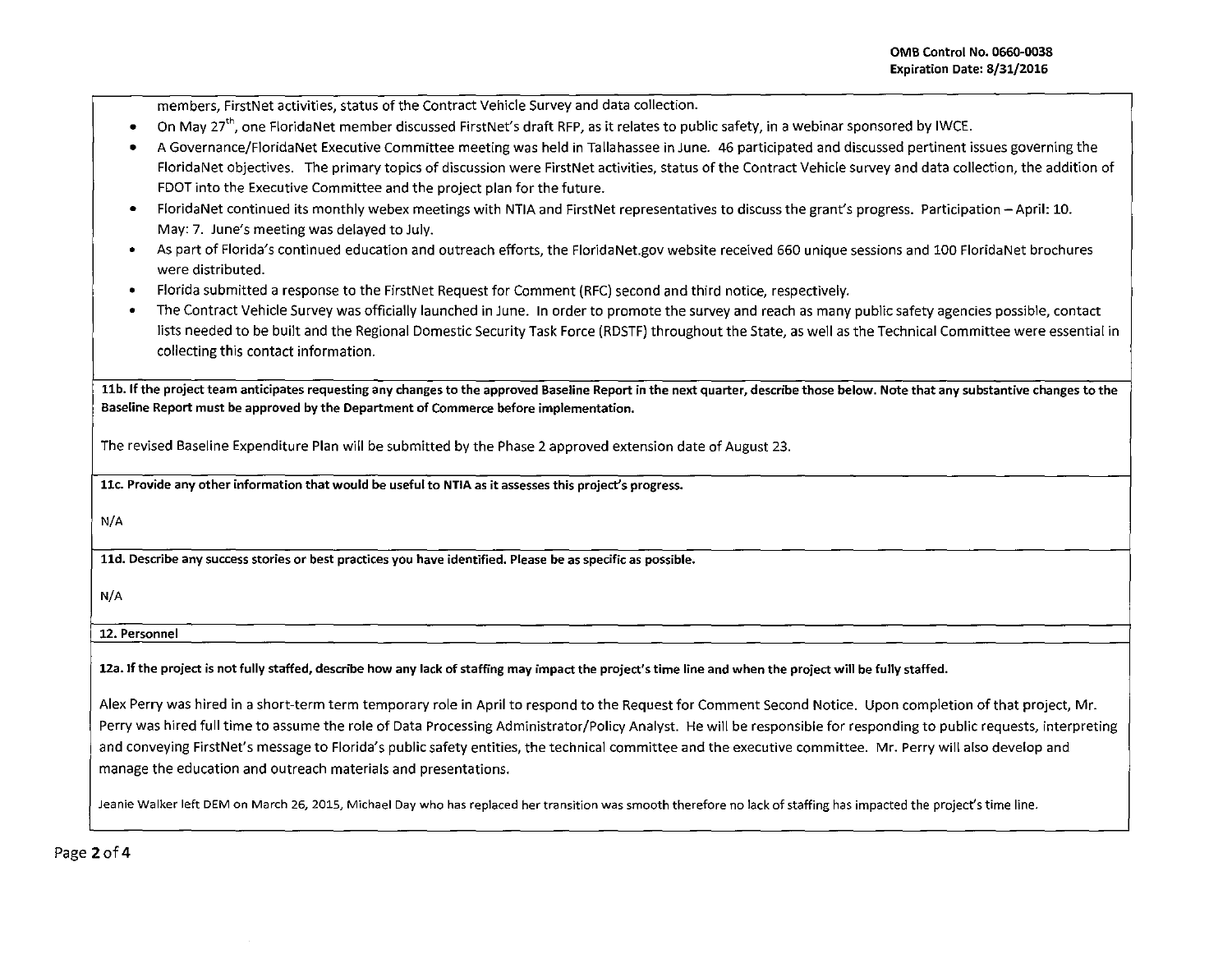| Job Title                                                                                     |                                                                                                                 | FTE %                 |         | Project(s) Assigned                                                                                                         |                                            |                 |                                                                                                                                       |                        | Change                 |  |
|-----------------------------------------------------------------------------------------------|-----------------------------------------------------------------------------------------------------------------|-----------------------|---------|-----------------------------------------------------------------------------------------------------------------------------|--------------------------------------------|-----------------|---------------------------------------------------------------------------------------------------------------------------------------|------------------------|------------------------|--|
| *FloridaNet Data Processing Administrator/Policy                                              |                                                                                                                 | 100                   |         | Education and Outreach; Policy; Governance                                                                                  |                                            |                 |                                                                                                                                       |                        | New, effective 4-2015  |  |
| *DHSMV Grant/Project Manager                                                                  |                                                                                                                 | 50                    |         | Provide day to day grant management and oversight.                                                                          | Effective 1-31-15, no                      |                 |                                                                                                                                       |                        |                        |  |
|                                                                                               |                                                                                                                 |                       |         |                                                                                                                             | longer working on                          |                 |                                                                                                                                       |                        |                        |  |
|                                                                                               |                                                                                                                 |                       |         |                                                                                                                             | project                                    |                 |                                                                                                                                       |                        |                        |  |
| *FDEM/Grant Manager                                                                           |                                                                                                                 | 50                    |         | Provide grant management and oversight.                                                                                     |                                            |                 |                                                                                                                                       |                        | Change in Grant        |  |
|                                                                                               |                                                                                                                 |                       |         |                                                                                                                             |                                            |                 |                                                                                                                                       |                        | Manager on 3-26-15.    |  |
| *Grant Assistant                                                                              |                                                                                                                 | 100                   |         | Assist Grant Manager in day to day management of SLIGP activities.                                                          |                                            |                 |                                                                                                                                       |                        | No change              |  |
| *Assistant Facilitator                                                                        |                                                                                                                 | $\Omega$              |         | Assist Facilitator with committee meetings.                                                                                 |                                            |                 |                                                                                                                                       | Effective 6-1-2014, no |                        |  |
|                                                                                               |                                                                                                                 |                       |         |                                                                                                                             |                                            |                 |                                                                                                                                       |                        | longer working on      |  |
|                                                                                               |                                                                                                                 |                       |         |                                                                                                                             |                                            |                 |                                                                                                                                       |                        | project                |  |
| *Facilitator                                                                                  |                                                                                                                 | 10                    |         | Coordinate logistical issues on Florida's SLIGP efforts.                                                                    | Effective 1-31-15, no<br>longer working on |                 |                                                                                                                                       |                        |                        |  |
|                                                                                               |                                                                                                                 |                       |         |                                                                                                                             |                                            |                 |                                                                                                                                       |                        |                        |  |
|                                                                                               |                                                                                                                 |                       |         |                                                                                                                             | project                                    |                 |                                                                                                                                       |                        |                        |  |
| *Chief Technology Officer                                                                     |                                                                                                                 | 11.5                  |         | Expertise in the technology and law enforcement areas.                                                                      | No change                                  |                 |                                                                                                                                       |                        |                        |  |
| *SLERS Communications Expert                                                                  |                                                                                                                 | 11.5                  |         | Expertise in radio communications and law enforcement areas.                                                                | No change                                  |                 |                                                                                                                                       |                        |                        |  |
| *Utilities Systems/Engineering Specialist<br>*FloridaNet Data Processing Administrator/Design |                                                                                                                 | 11.5                  |         | Assist in SLIGP activities and research.<br>Administer the Florida.gov web site and assist with daily FloridaNet activities |                                            |                 |                                                                                                                                       |                        | No change              |  |
|                                                                                               | *These positions are a part of the Florida Department of Highway Safety and Motor Vehicles' Subgrant Agreement. | 100                   |         |                                                                                                                             |                                            |                 |                                                                                                                                       |                        | No change              |  |
|                                                                                               |                                                                                                                 |                       |         |                                                                                                                             |                                            |                 |                                                                                                                                       |                        |                        |  |
|                                                                                               |                                                                                                                 |                       |         | Add Row                                                                                                                     |                                            | Remove Row      |                                                                                                                                       |                        |                        |  |
|                                                                                               | 13. Subcontracts (Vendors and/or Subrecipients)                                                                 |                       |         |                                                                                                                             |                                            |                 |                                                                                                                                       |                        |                        |  |
|                                                                                               |                                                                                                                 |                       |         |                                                                                                                             |                                            |                 |                                                                                                                                       |                        |                        |  |
|                                                                                               |                                                                                                                 |                       |         |                                                                                                                             |                                            |                 |                                                                                                                                       |                        |                        |  |
| Name                                                                                          |                                                                                                                 |                       |         |                                                                                                                             |                                            |                 | 13a. Subcontracts Table - Include all subcontractors. The totals from this table must equal the "Subcontracts Total" in Question 14f. |                        |                        |  |
|                                                                                               | Subcontract Purpose                                                                                             | Type                  | RFP/RFQ | Contract                                                                                                                    | Start                                      | <b>End Date</b> | <b>Total Federal</b>                                                                                                                  | <b>Total Matching</b>  | Project and % Assigned |  |
|                                                                                               |                                                                                                                 | (Vendor/Subrec.)      | Issued  | Executed                                                                                                                    | <b>Date</b>                                |                 | <b>Funds Allocated</b>                                                                                                                | <b>Funds Allocated</b> |                        |  |
|                                                                                               |                                                                                                                 |                       | (Y/N)   | (Y/N)                                                                                                                       |                                            |                 |                                                                                                                                       |                        |                        |  |
| <b>DHSMV</b>                                                                                  | Subgrant Agreement                                                                                              | Subrecipient          | N       | Y                                                                                                                           | $11 - 8 - 13$                              | 8-30-16         | 4,768,658                                                                                                                             | 1,229,010              |                        |  |
|                                                                                               |                                                                                                                 |                       |         |                                                                                                                             |                                            |                 |                                                                                                                                       |                        |                        |  |
| Televate                                                                                      | Assist with Florida's                                                                                           | <b>DHSMV Contract</b> | Y       | Y                                                                                                                           |                                            |                 | 27,500                                                                                                                                | 0                      |                        |  |
|                                                                                               | response to FirstNet's                                                                                          |                       |         |                                                                                                                             | $10 - 3 - 14$                              | $10 - 17 - 14$  |                                                                                                                                       |                        |                        |  |
|                                                                                               | <b>RFI</b>                                                                                                      |                       |         |                                                                                                                             |                                            |                 |                                                                                                                                       |                        |                        |  |
| LeGrand                                                                                       | Assist with Florida's                                                                                           | <b>DHSMV Contract</b> | Y       | Y                                                                                                                           | $10 - 8 - 14$                              | 10-24-14        | 34,899                                                                                                                                | 0                      |                        |  |
| Technical, LLC                                                                                | response to the                                                                                                 |                       |         |                                                                                                                             |                                            |                 |                                                                                                                                       |                        |                        |  |
|                                                                                               | <b>FirstNet RFC</b>                                                                                             |                       |         |                                                                                                                             |                                            |                 |                                                                                                                                       |                        |                        |  |
| <b>MemberClicks</b>                                                                           | Communications/                                                                                                 | <b>DHSMV Contract</b> | Y       | Y                                                                                                                           | $7 - 1 - 14$                               | $6 - 30 - 16$   | 5,795                                                                                                                                 | 0                      |                        |  |